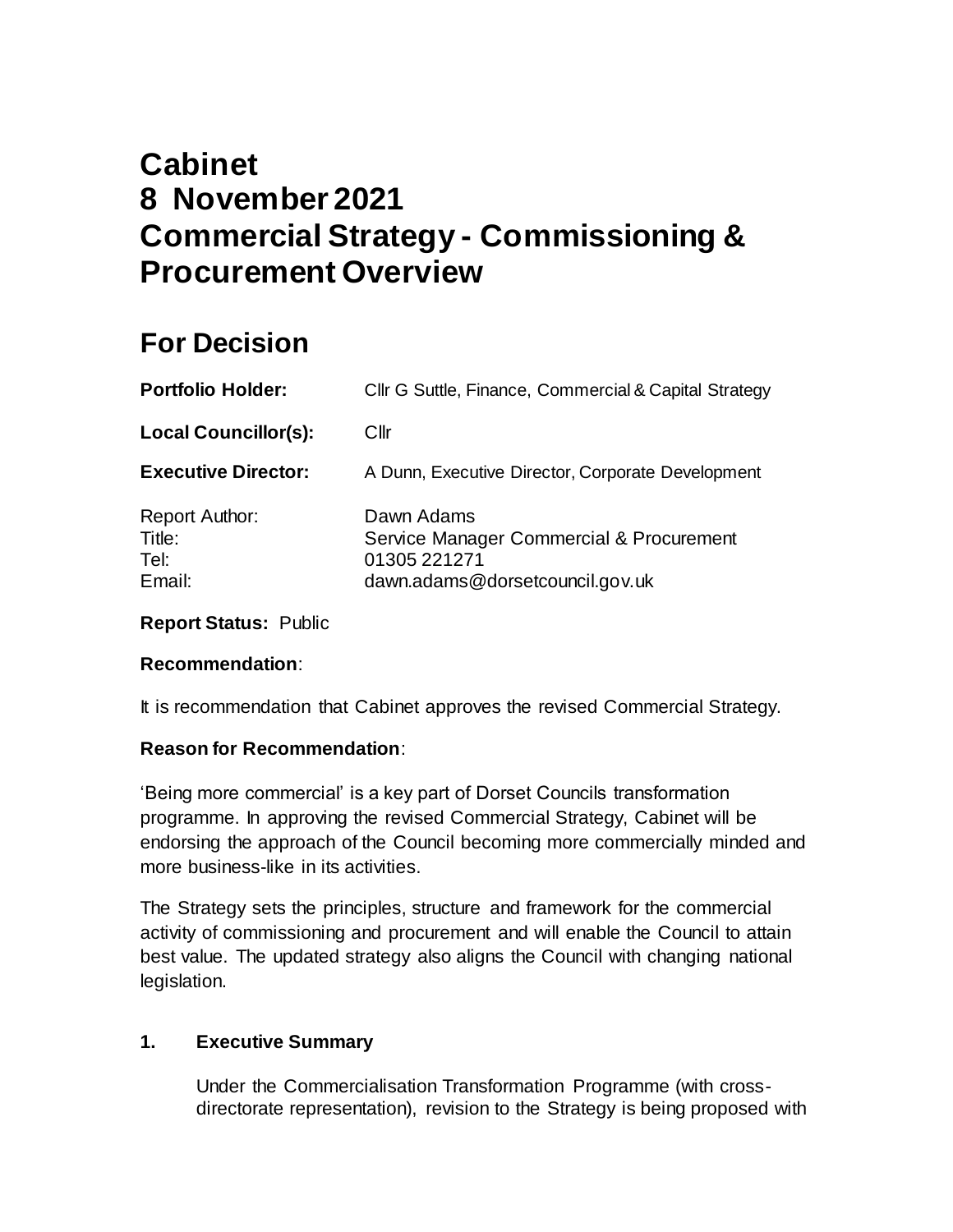the intention of putting more emphasis on commercial and commissioning. It is a revision rather than re-write. Working title being *"Commercial Strategy – Commissioning and Procurement".*

The purpose of the strategy to provide a mechanism to ensure that the commercial approach to commissioning and procurement takes place in accordance with the Council's strategic aims, that it is effective and delivers best value to residents.

The proposed revised strategy is provided with this report in tracked changes format. "Appendix B – Tracked – DRAFT v7 – 17 09 21 – Commercial Strategy" refers.

Proposed revisions include:

- Change of title to "Commercial Strategy Commissioning and Procurement"
- Consideration to refer to 'Principles' rather than 'Objectives'
- Introduction of the concept of "Being more commercially minded" as set out under the programme.
- Introduction of new objective/principle in respect of "Effective" Commissioning" to ensure that cost, quality, environmental and social value are early considerations and not left till procurement.
- Outlining the requirements of the National Procurement Policy Statement (NPPS).
- Setting out the requirement for, at an early stage of commissioning, a clear and concise business case.
- Points raised by Place and Overview Committee as set out in Reason for Recommendation section of this report.

On 17th September 2021, Place and Resources Overview Committee received and considered a report which provided details of the proposed revisions to the current Corporate Procurement Strategy in both content and title. It was requested that the Committee recommended the revised strategy to Cabinet. Revised title proposed being "Commercial Strategy – Commissioning and Procurement.

Councillors considered the revisions to be made to the Strategy and points were raised in the following areas as set out in attached "Appendix A – Draft notes extract P and R Overview 17.9.21 Procurement".

- Clarification sought on the definition of SME (small to medium size enterprise) as used in the strategy – it was noted that this was a Government standard definition. This would be checked and updated
- Appendix A Social Value Evaluation Questions flexibility was required for use by different size companies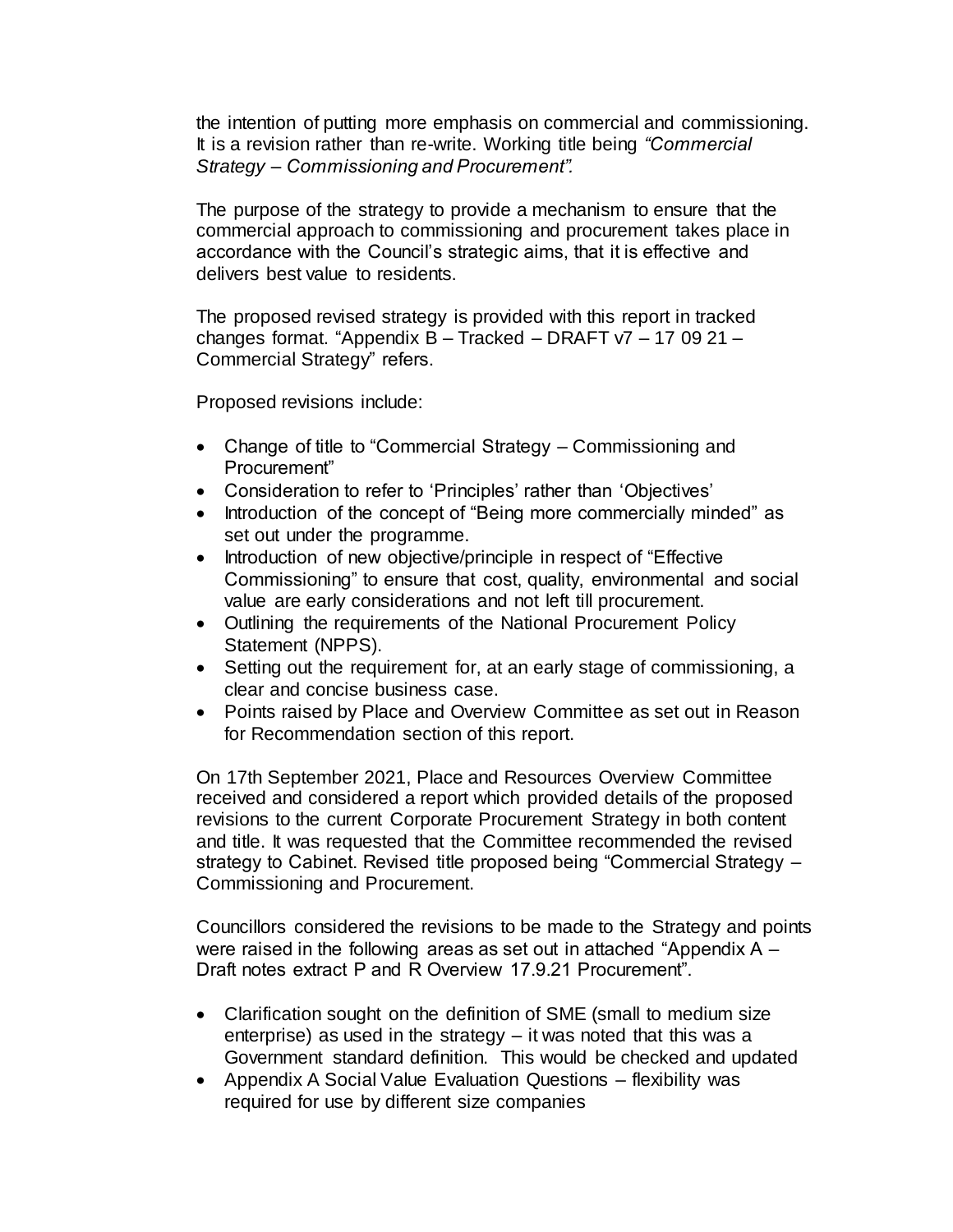- Suggestion to include Dorset Council values in the diagram 'Being more commercially minded'. This would be added.
- Wording to be added to 'Principle 1: People, Skills and Development' to make reference that recruitment should be proportionate and in accordance with the Council's HR policy
- To add a web link to the Council's equality and diversity policy and check wording was in line with policy
- Wording to be added to 'Principle 2: Effective Commissioning' to set out best value issues
- 'Mitigating Fraud and Corruption Risks' an action line would be added in consultation with Legal Services
- There was potential to work with town and parish councils to achieve economies of scale in procurement.

# *The Strategy has been amended accordingly.*

The Committee agreed a 'Minded to' recommendation that Cabinet approve the revised Commercial Strategy – Commissioning and Procurement.

Committee papers: [Place & Resource Overview Committee](file://///DCCFILE/FSCOMMON/Dorset%20Procurement/0%20Cabinet/2021/Cabinet%20-%202%20November%202021%20-%201%20x%20Commercial%20Strategy/Place%20&%20Resource%20Overview%20Committee)

### 1.2 **Public Procurement Reforms**

The consultation on a Green Paper on Procurement Reform closed in March 2021 and it is anticipated a new Procurement Bill will be introduced to Parliament at some point from September 2021. The purpose of the Bill is to streamline and simplify public sector procurement regulations, which currently mirror EU rules. Making new UK procurement rules that are more modern and flexible, with more focus on wider society benefit and community economic growth.

It involves replacing the four different regulations covering public contracts, utilities, defence and concessions with a 'single uniform framework'. There are also plans to replace the seven current different procurement procedures with three procedures only.

The outcome of the Procurement Bill will need to be considered and reflected, if needed, accordingly in the revised strategy.

#### 1.3 **National Procurement Policy Statement (NPPS)**

A head of the Reforms, the Government's National Procurement Policy Statement (NPPS) [published 3 June 2021], under Procurement Policy Note (PPN)  $05/21$   $\odot$ , sets out that contracting authorities procurement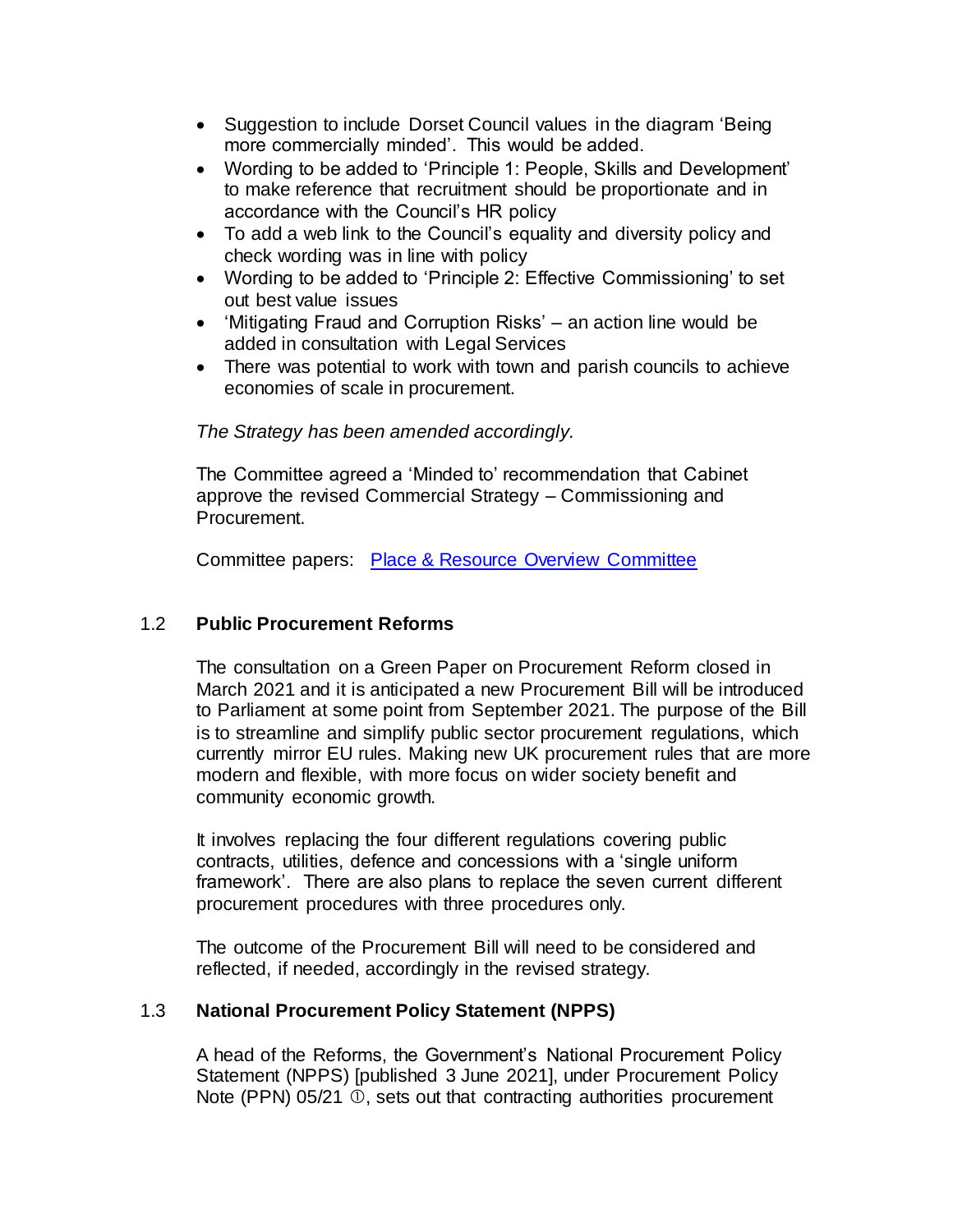activity must support the delivery of national public sector priorities including generating economic growth, helping our communities recover from Covid-19 pandemic, and supporting the transition to net zero carbon. The importance of efficient, effective public procurement has been underlined by Covid-19 pandemic and that it can play a significant role in the country's economic recovery.

This Statement instructs that contracting authorities should have regard to the following national priorities in exercising their functions to procurement:

- **Social Value** Creating new businesses, new jobs and new skills; tackling climate change and reducing waste, and improving supplier diversity, innovation and resilience.
- **Commercial and procurement delivery** All contracting authorities should consider whether they have the right policies and processes in place to manage the key stages of commercial delivery and identified in this statement, where they are relevant to their procurement portfolio.
- **Skills and capability for procurement** All contracting authorities should consider their organisational and capacity, with regard to the procurement skills and resources to deliver value for money.

 Government announcement and PPN 05/21: [https://www.gov.uk/government/news/procurement-teams-must-consider-wider](https://www.gov.uk/government/news/procurement-teams-must-consider-wider-benefits-of-public-spending)[benefits-of-public-spending](https://www.gov.uk/government/news/procurement-teams-must-consider-wider-benefits-of-public-spending) [https://www.gov.uk/government/publications/procurement-policy-note-0521-national](https://www.gov.uk/government/publications/procurement-policy-note-0521-national-procurement-policy-statement)[procurement-policy-statement](https://www.gov.uk/government/publications/procurement-policy-note-0521-national-procurement-policy-statement)

#### 2 **Financial Implications**

2.1 None in respect of the proposed revised Strategy however financial implications to be considered by the appropriate project team as part of the business case and rationale for any individual commissioning and procurement activity.

#### 3 **Well-being and Health Implications**

3.1 Refer to the Strategy in respect of Principle 1: People, Skills and Development, the values set out under Corporate Social Responsibility (CSR), and Social Value consideration in respect of Good Employer.

Well-being and health implications to be considered by the appropriate project team as part of the business case and rationale for any individual commissioning and procurement activity.